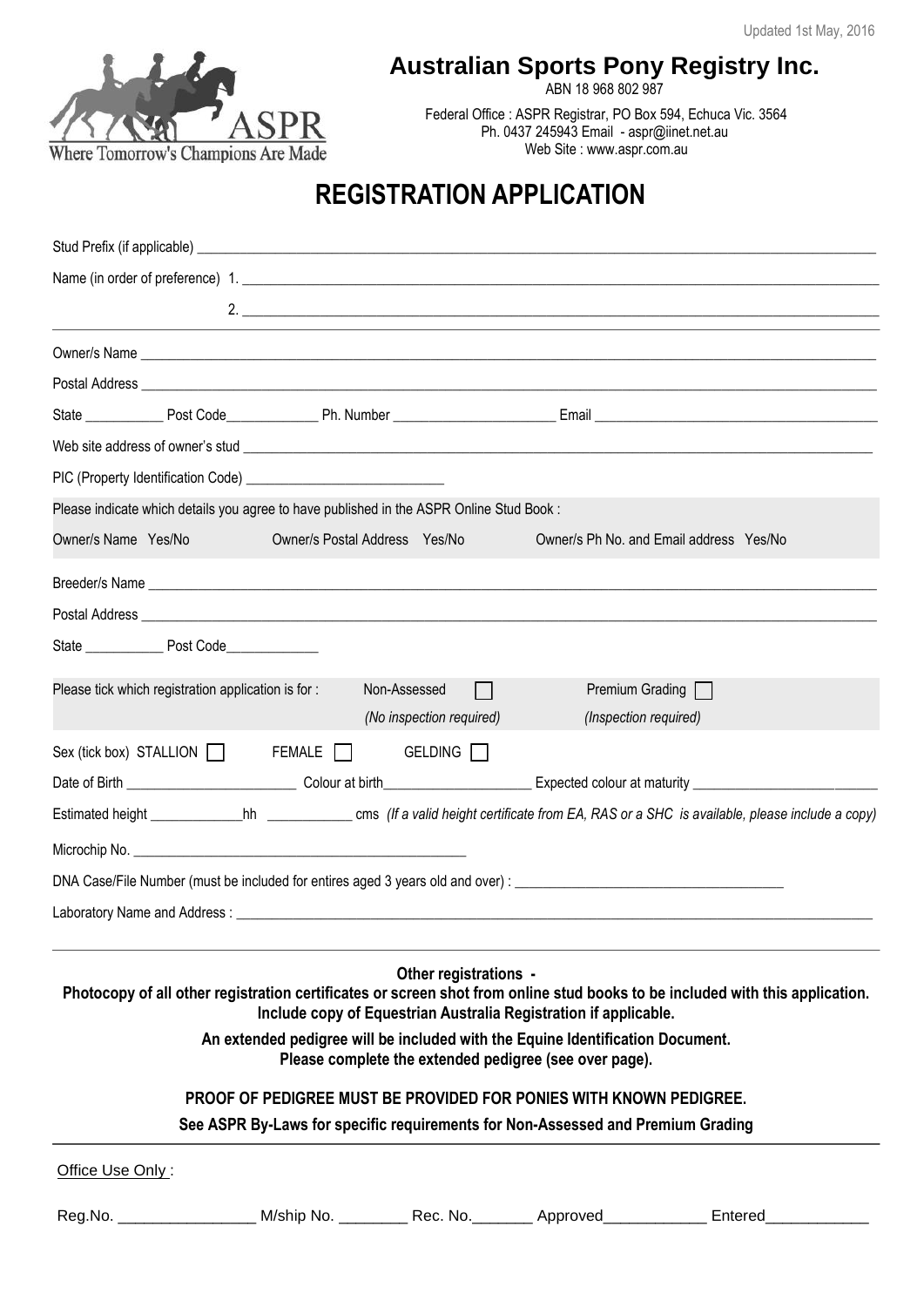**Name** : \_\_\_\_\_\_\_\_\_\_\_\_\_\_\_\_\_\_\_\_\_\_\_\_\_\_\_\_\_\_\_\_\_\_\_\_\_\_\_\_\_\_\_\_\_\_\_\_\_\_\_\_\_\_\_\_\_\_\_\_\_\_\_\_\_\_\_\_\_**ASPR Reg No.** : \_\_\_\_\_\_\_\_\_\_\_\_\_\_\_\_\_\_\_\_\_\_

#### **PEDIGREE**



| ∣ ∪∪i∪ui | Date of Dirti | <b>Diged</b> |
|----------|---------------|--------------|
|          |               |              |
|          |               |              |
|          |               |              |
|          |               |              |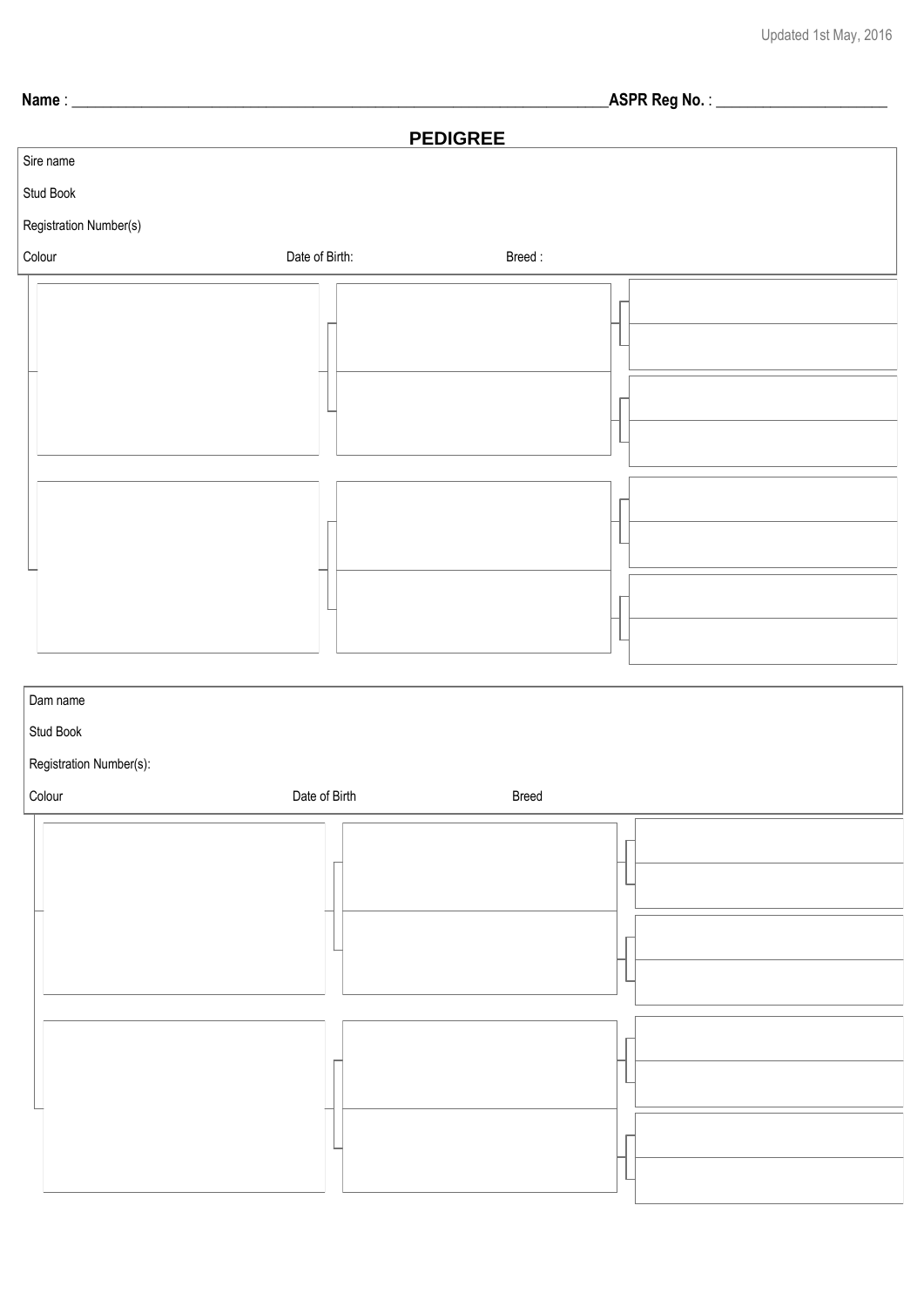| <b>MARKINGS</b>   | Name: |                                                           |
|-------------------|-------|-----------------------------------------------------------|
| Head              |       | Other - Description of Brands:                            |
|                   |       | Near Shoulder -                                           |
| Near side Foreleg |       | Off Shoulder -                                            |
|                   |       | Other -                                                   |
| Off side Foreleg  |       | Diagram of Brands: Near Shoulder<br>Off Shoulder<br>Other |
| Near side Hindleg |       | Microchip Number:                                         |
| Off side Hindleg  |       |                                                           |
|                   |       | DNA Case/File Number:                                     |
| Body              |       | Laboratory Name and Address:                              |
|                   |       |                                                           |

#### **OUTLINE DIAGRAM**



**Please ensure that you complete this diagram accurately as it will be uploaded for identification purposes in the Equine Identification Document and the ASPR online stud book.**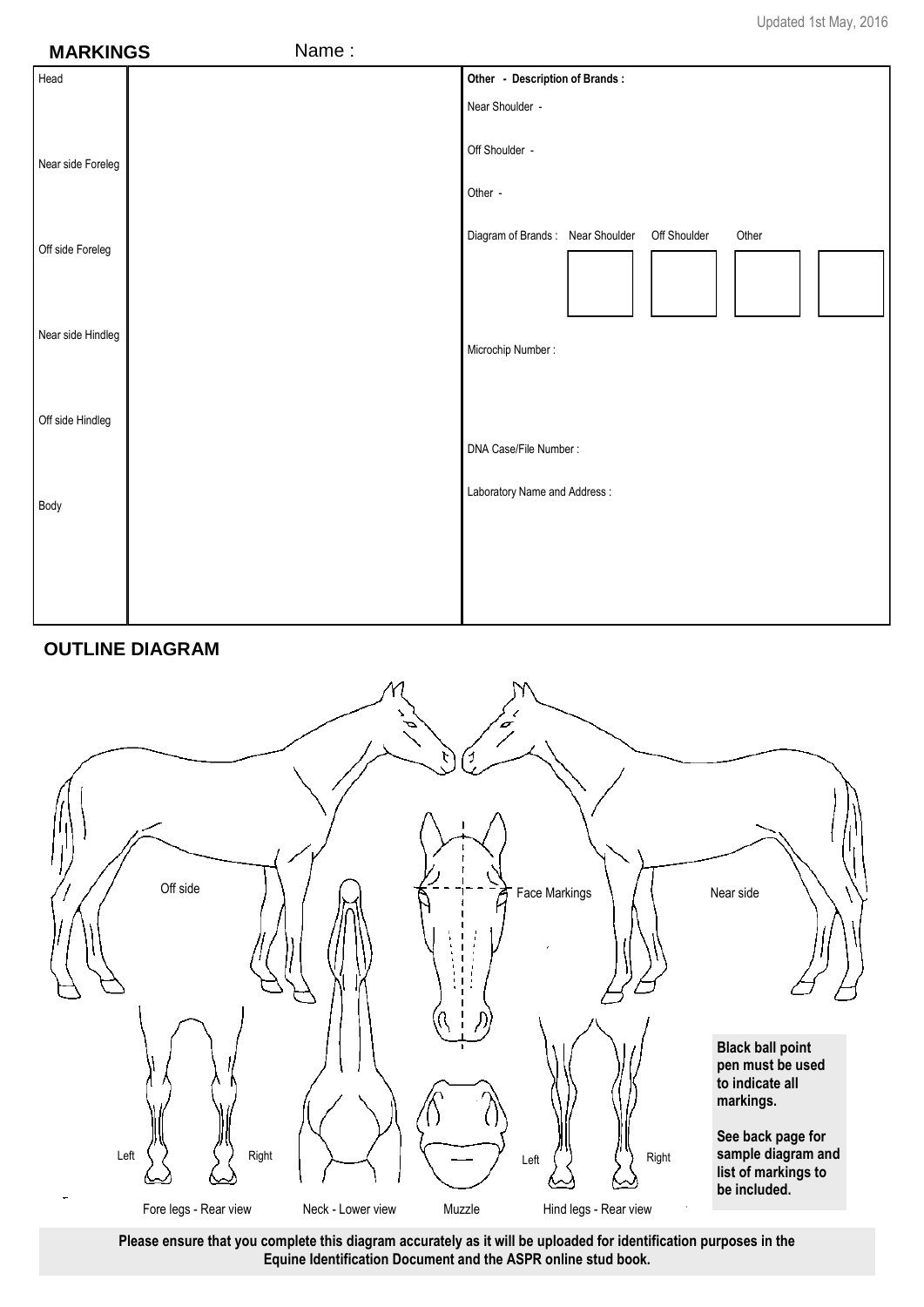# **REGISTRATION FEE : \$50.00**

# **Please refer to By-Laws for a full explanation of registration requirements**

- In order to register your pony with the ASPR the owner MUST be a current financial member of the ASPR
- Maximum height of pony is 148 cms or under (without shoes)
- Where a complaint is lodged with the Registry about the height of a pony, and a valid measurement certificate (from Equestrian Australia, a Show Horse Council or Royal Agricultural Society) cannot be produced to verify the height, the Registry may suspend the pony's registration until such time as a valid measurement certificate is supplied.)
- All entires aged 3 years and over must supply a DNA profile. DNA kits available by contacting the ASPR Federal Registrar below.
- Non-Assessed ponies may be registered from birth
- Ponies aged 3 years and over applying for non-assessed registration or assessment for Premium Grading must be microchipped.
- Following approval of this registration application, entry into the ASPR Annual High Point and Roll of Merit Awards is automatic.

### **Cheques to be made payable to the Australian Sports Pony Registry Inc. and forwarded to : ASPR Inc., Federal Registrar, P.O. Box 594, Echuca. Vic. 3564**

Please ensure you have included the following with your registration application :

 Proof of breeding for known pedigree ie: stallion service certificate or copies of other organisation registration certificates.

*I/We hereby declare that the above named animal is the bona-fide property of the owner/s as named and that the description of said animal is true and correct.*

*I/We agree to the publication of Premium Grading assessment scores and I/We agree that said assessment scores remain the property of the Australian Sports Pony Registry Inc.*

| $\sim$<br>. זור<br>-- | _ |
|-----------------------|---|
|                       |   |

| $\sim$<br>′µgne | $\sim$<br>,,,,,<br>้นเ<br>- |
|-----------------|-----------------------------|
|                 |                             |